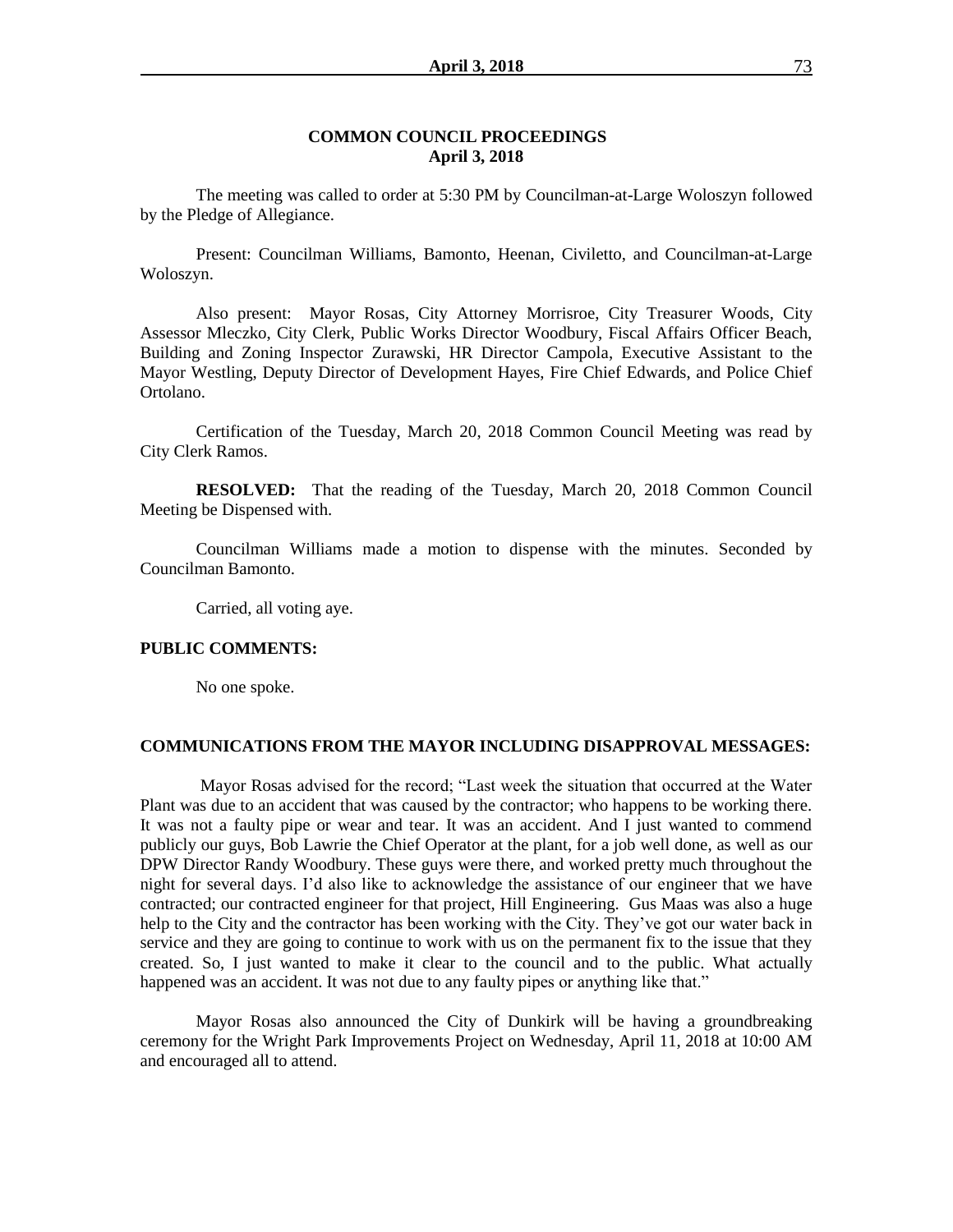#### **COMMUNICATIONS FROM THE PUBLIC AND PETITIONS:**

Request from the Dunkirk Joint Veterans Council to hold the Annual Memorial Day Service & Memorial Parade on Monday, May 28, 2018. Service at Memorial Park to begin at 10:00 AM with parade to follow. Also requesting reviewing stands and chairs at Memorial Park and City Hall and participation by the Mayor and City Officials.

Councilman-at-Large Woloszyn advised a motion was needed to refer to appropriate departments as well as approve subject to appropriate insurances and usual conditions.

Councilman Williams made a motion to approve. Seconded by Councilman Bamonto.

Carried, all voting aye.

Request from Kevin Lucas on behalf of the WNY Lady Renegades 12U Girls Travel Softball to utilize the Dunkirk softball fields near Wright Park for a few of their home-based league games and team practices May through July 2018. (Proposed practice schedule April 21, 28, and May 5, 2018 from 10:00 AM until 11:30 AM and May 20, 2018 from 9:00 AM until 10:30 AM.

Councilman Bamonto advised this request is asking for dates through July, but the group only list dates through June and this could be a conflict with City Recreation activities, tournaments, and league play.

Councilman-at-Large Woloszyn requested City Clerk Ramos to contact Mr. Lucas and get specific dates for the July games or practices to see if they conflict with any existing games or practices; and if the fields are vacant or occupied all ready.

Councilman-at-Large Woloszyn asked for a motion **contingent** upon the appropriate departments as well as approve subject to appropriate insurances and usual conditions and dates of the games.

Councilman Bamonto made a motion to approve. Seconded by Councilman Williams.

Carried, all voting aye.

Request from Kevin Lucas on behalf of the Lady Renegades to use Promenschenkel Stadium on Sunday, June 24, 2018 from 3:00 PM to 5:00 PM for the 12U Girls Softball game.

Councilman-at-Large Woloszyn advised a motion was needed to refer to appropriate departments as well as approve subject to appropriate insurances and usual conditions.

Councilman Bamonto made a motion to approve. Seconded by Councilman Williams.

Carried, all voting aye.

Request from Tim Wdowiasz on behalf of the First Ward Falcons Club and Dunkirk Fast-Pitch Team to use Promenschenkel Stadium and Koch's Field on May 12, 2018 for the Early Bird Fast Pitch Softball Tournament.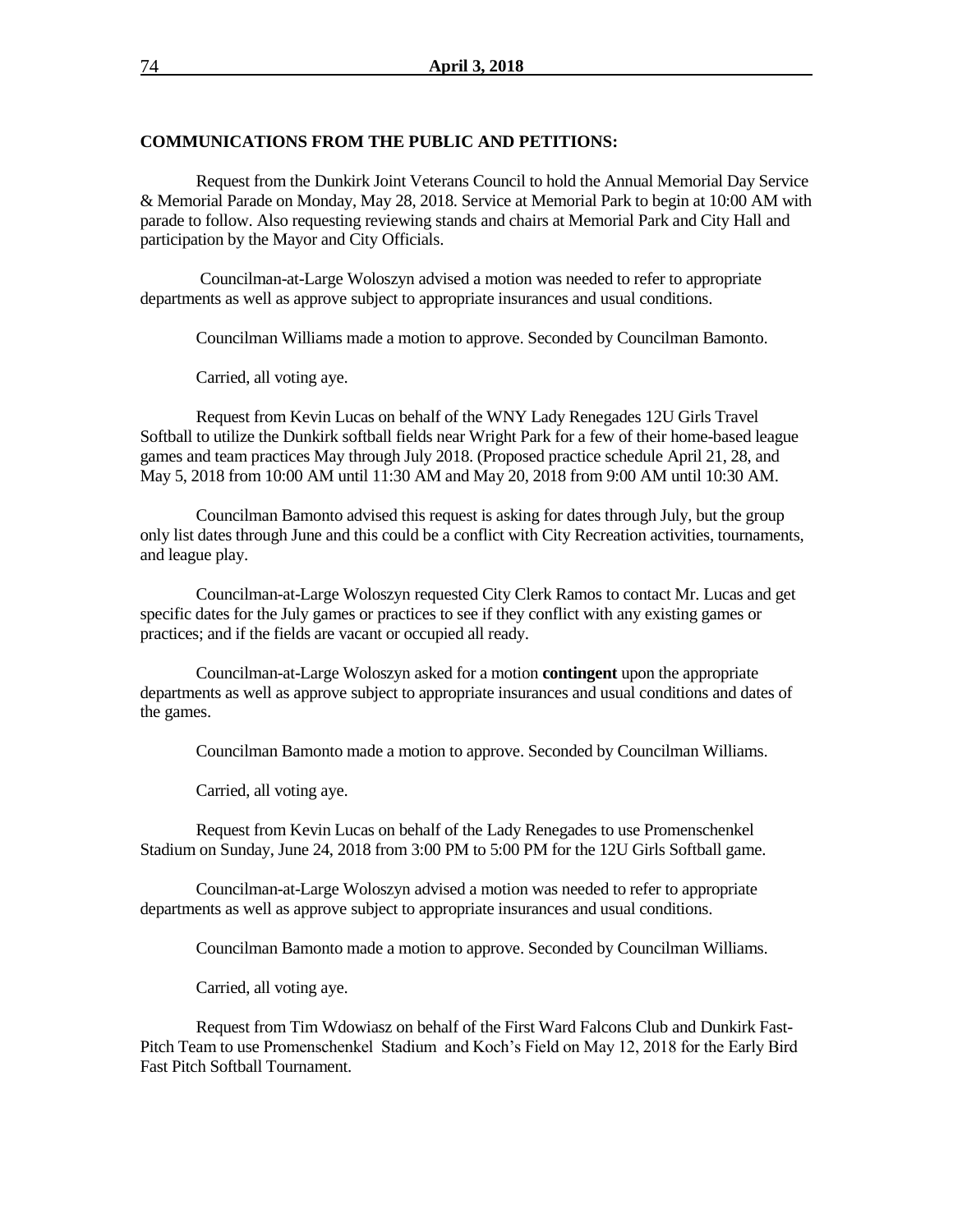Councilman-at-Large Woloszyn advised a motion was needed to refer to appropriate departments as well as approve subject to appropriate insurances and usual conditions.

Councilman Williams made a motion to approve. Seconded by Councilman Bamonto.

Carried, all voting aye.

Request from Tim Wdowiasz on behalf of the First Ward Falcons Club and Dunkirk Fast-Pitch Team to use Promenschenkel Stadium and Koch's Field for their Annual Fast-Pitch Softball Tournament on July 13, 14, & 15, 2018, permission to operate a food stand in the area, and a waiver of the curfew at the Stadium for the three days.

Councilman-at-Large Woloszyn advised a motion was needed to refer to appropriate departments as well as approve subject to appropriate insurances and usual conditions.

Councilman Williams made a motion to approve. Seconded by Councilman Bamonto.

Carried, all voting aye.

Request from Debbie Carapella for water service for a new residential home under construction at 5001 West Lake Road, Dunkirk, NY 14048.

Councilman -at-Large Woloszyn advised a motion was needed to refer to the Department of Public Works, the Treasurer's Office, the Town of Pomfret and/or the Town of Dunkirk.

Councilman Williams made a motion to approve. Seconded by Councilman Civiletto.

Carried, all voting aye.

Request from the Chautauqua County Department of Health and Human Services to hold a Pinwheel event at the Dunkirk City Hall on Friday, April 13, 2018 at 11:00 AM and for the Mayor to say a few words about the importance of child abuse prevention.

Councilman-at-Large Woloszyn advised a motion was needed to refer to appropriate departments as well as approve subject to appropriate insurances and usual conditions.

Councilman Bamonto made a motion to approve. Seconded by Councilman Civiletto.

Carried, all voting aye.

Loudspeaker application from the Dunkirk Historical Lighthouse and Veterans Park Museum to use microphones and loudspeakers on May 28, 2018 at 8:00 AM for their Annual Memorial Day Service.

Councilman Williams made a motion to approve. Seconded by Councilman Civiletto.

Carried, all voting aye.

Loudspeaker application from the Dunkirk PBA to use a radio at the Large Pavilion of Point Gratiot on June 15, 2018.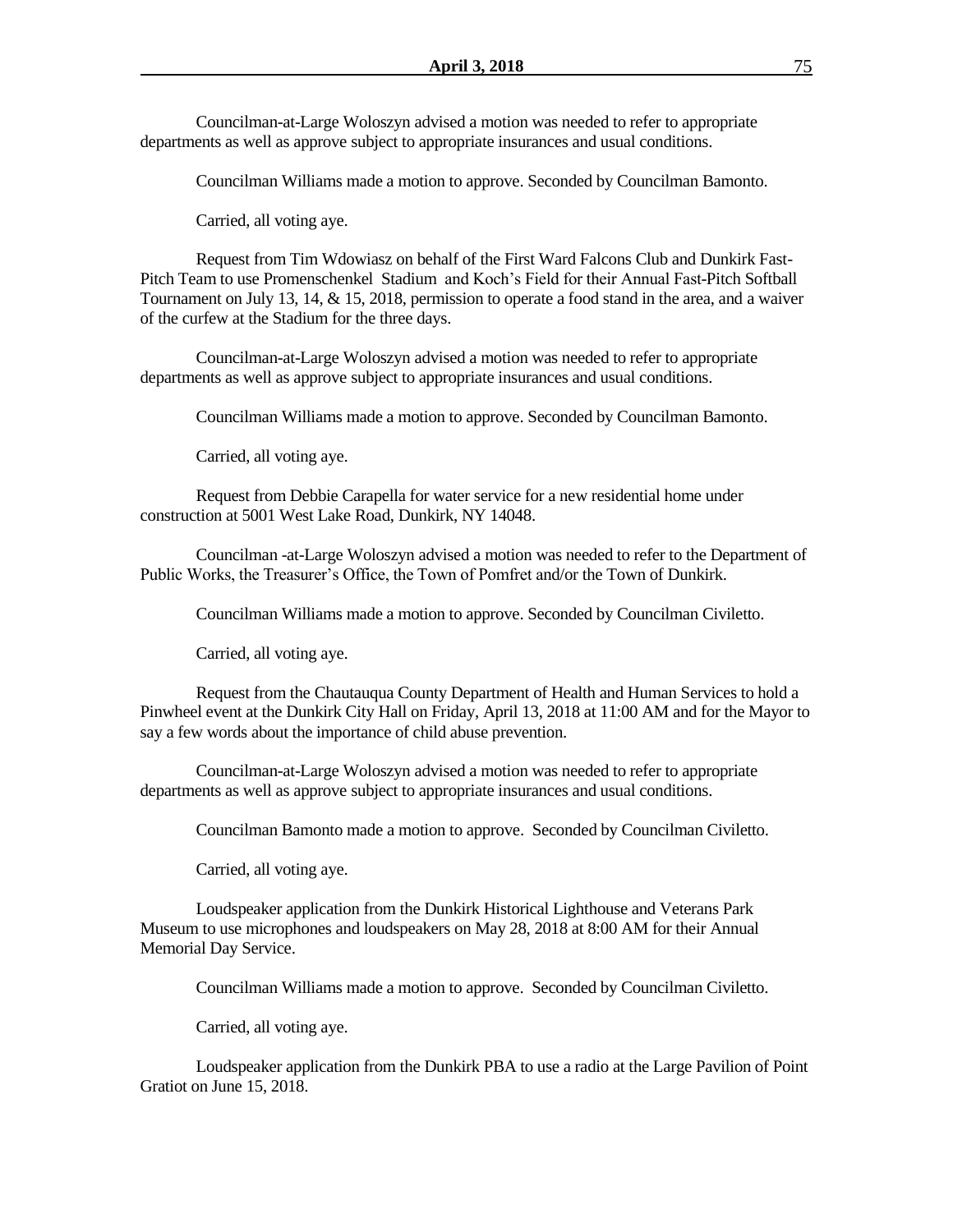Councilman Williams made a motion to approve. Seconded by Councilman Civiletto.

Carried, all voting aye.

#### **REPORTS OF STANDING COMMITTEES, BOARDS AND COMMISSIONS:**

Councilman Williams advised Mayor Rosas, with regret, that he will not be able to attend the April 11th ground breaking ceremony in Ward One for the Wright Park Improvements Project.

Councilman Bamonto thanked those who worked around the clock to get the water back and advised he was proud of them.

Councilman Civiletto advised the next Public Safety Committee Meeting is scheduled for April 11, 2018 at 4:00 PM, thinks the City needs an alert system that is better then what we have because, "I did not hear about the accident and boil water order until late that day.", the City should do some education to train our citizens to get on the NY Alert list or a different type of alert system, and if the City can get an alert out better than the County, "Let's do it."

Mayor Rosas advised the boil water order was put out by the Chautauqua County Department of Health who holds the authority and responsibility to advise the community.

Councilman Bamonto advised he heard about the boil water alert by 7:00 AM on the morning of the incident

Public Work's Director Woodbury advised Councilman Civiletto has an excellent point, but this communication topic needs to be separated from the incident that happened. "The incident that happened was boil water advisory. All the indications we had said the water was safe to drink at all points. The County Health Department will advise people if they want to be absolutely safe to boil the water. All the test results that we have show that the water was safe the entire time. But, I think communication can always be improved on every item. So, I just want to separate the two items." "I think our priority was to let the County do their job. Their job is to do notification, and it's our job to fix the problem. So we concentrated on that."

Public Works Director Woodbury also thanked the Water Maintenance Crew, Jim Ganey, Steve Zatorski, the City Plumbing Inspector Jim Meyers, the Water Plant Chemist Kyle Schuster, and especially the Licensed Operator in charge that immediately stopped pumping the water when he noticed the water quality "so that no water ever got into the system".

Councilman-at-Large Woloszyn advised this topic could be further discussed at the next Public Safety.

Councilman-at-Large a announced that citizen Valerie Povlak would like it known that she had an article in the opinion section of the Observer Newspaper this past week, she would like the City to receive and file it, and she let us know that we should have read it if we haven't read it already.

Received and filed.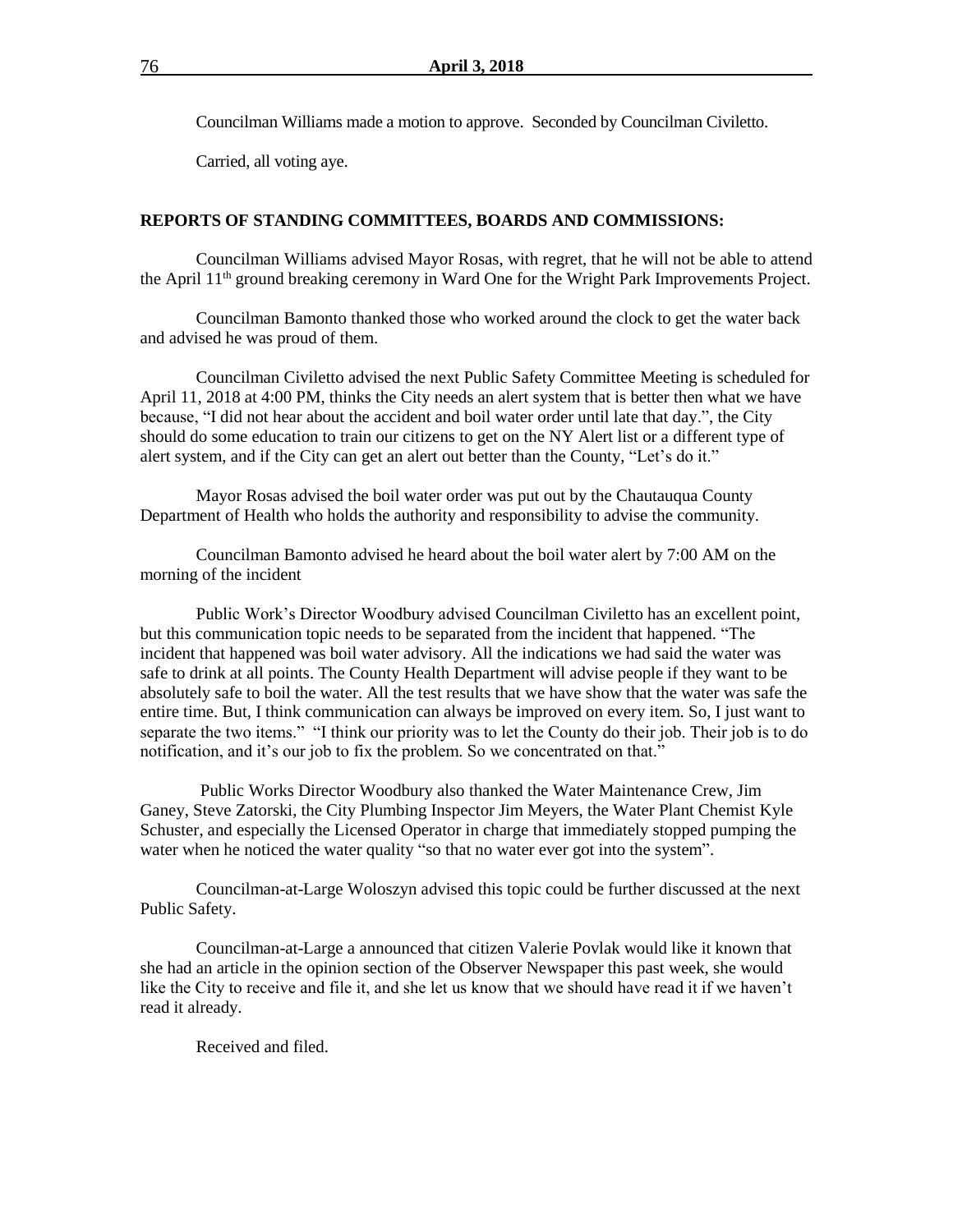**PRE-FILED RESOLUTIONS:** 

# **RESOLUTION #39-2018 April 3, 2018**

# **BY: COUNCILMAN MICHAEL CIVILETTO:**

## **AUTHORIZATION OF A LEASE AGREEMENT FOR AN OFFICE COPIER IN THE DEPARTMENT OF PLANNING AND DEVELOPMENT**

**WHEREAS**, the current copier for the Department of Planning and Development is in need of significant repair, and it is more cost effective to enter into a new lease rather than repair the current copier, and

**WHEREAS,** the City is able to enter into a new equipment lease at One Hundred Fifty Dollars and Fifty Seven Cents (\$150.57) per month; be it hereby

**RESOLVED,** that the Mayor is hereby authorized to execute a sixty (60) month lease agreement with Eagle Systems Office Technologies for an office copier that includes maintenance, and supplies (excluding paper and staples) at a monthly payment of \$150.57, a black and white per impression charge of \$.0088 per month and a color per impression charge of \$.064 per month; and, be it finally

**RESOLVED,** that funds for this lease be allocated from budget account #001- 8020-4050-0000, Contracted Services.

Councilman Heenan advised he spoke with Councilman Civiletto and Deputy Director of Development Hayes and was informed that this is about the same costs that they were paying previously so he is in favor of this resolution.

Carried, all voting aye.

# **RESOLUTION # 40-2018 April 3, 2018**

**By Entire Council:**

## **AUTHORIZING LEASE OF AMBULANCE COTS FOR FIRE DEPARTMENT**

**WHEREAS,** the Fire Department is in need of a new cots for use in ambulances; and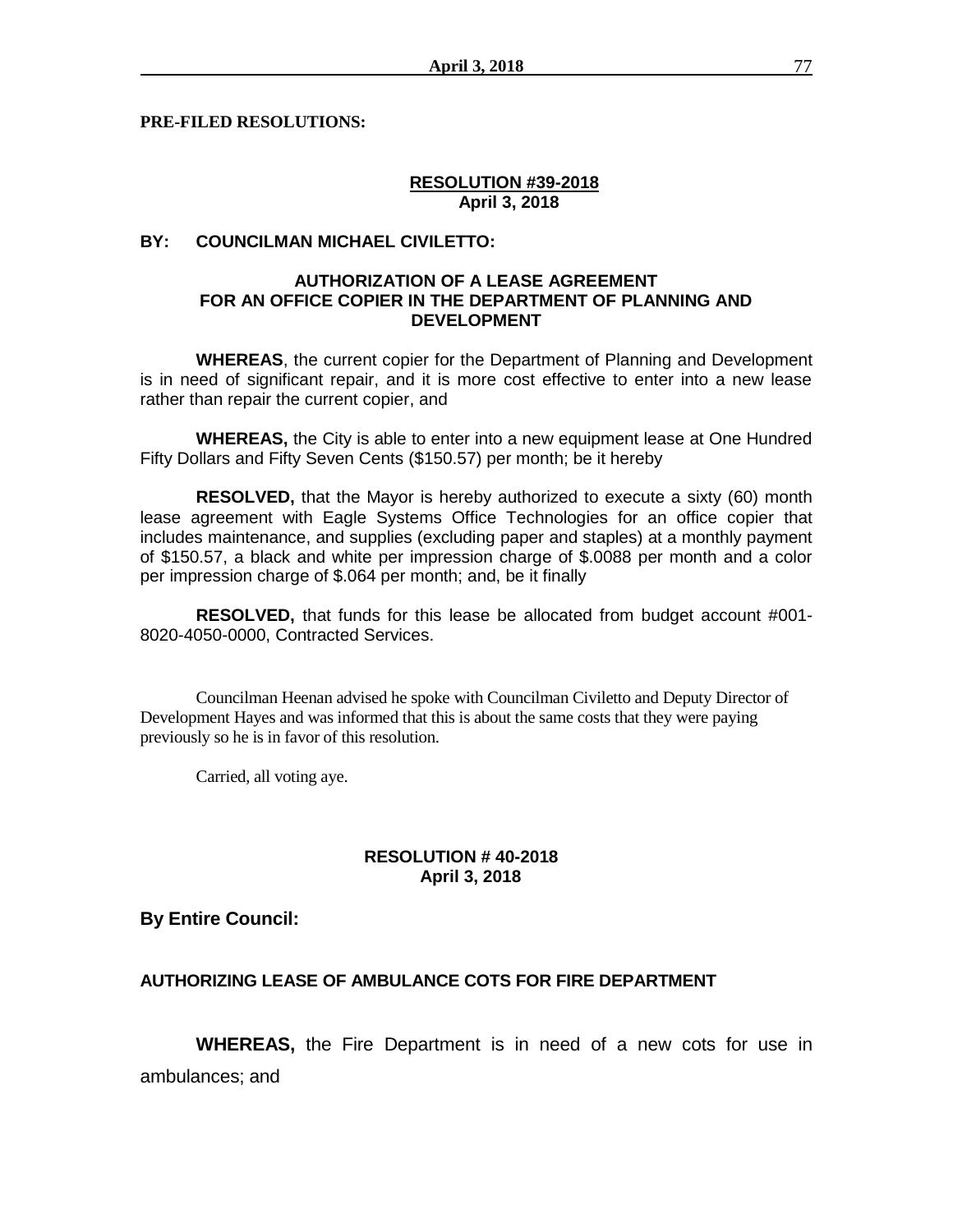**WHEREAS,** the equipment has outlived its usefulness, as they are over 20 years old; and

**WHEREAS,** suitable replacements have been found; and

**WHEREAS**, sufficient funds are available in the Fire Department Budget in Line 001-3410-2000; and

**WHEREAS,** the cost of the cots from Stryker Medical is \$45,388.30; and

**WHEREAS**, Stryker Medical has certified that it is the sole manufacturer of cots with the required characteristics; thus, the standard three bid procurement process does not apply; now, therefore, be it

**RESOLVED,** that the Mayor is authorized and empowered to execute a lease agreement, on behalf of the City of Dunkirk, with Stryker Sales Corporation, 3800 E. Centre Avenue, Portage, MI 49002, for the lease of two ambulance cots and fasteners for the sum of Forty-five Thousand Three Hundred Eighty-eight Dollars and Thirty Cents (\$45,388.30), with such funds to come from Account 001-3410-2000.

Carried, all voting aye.

## **RESOLUTION # 41-2018 April 3, 2018**

**By Entire Council:**

## **PROPOSED LOCAL LAW: THE SALE OF CITY-OWNED REAL PROPERTY**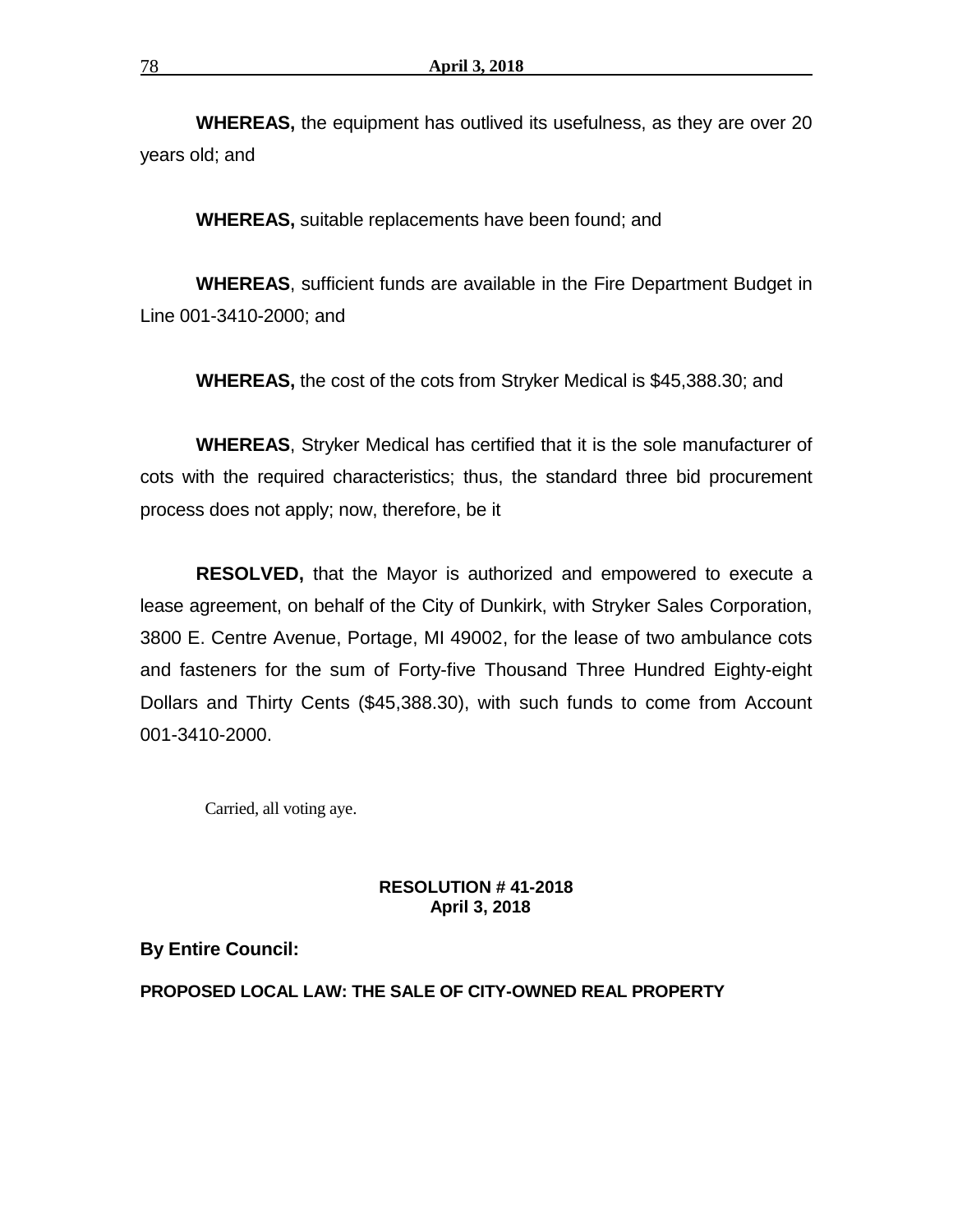**WHEREAS,** the City of Dunkirk ("Dunkirk")has parcels of real property it has always owned, along with paper streets that were planned for future growth after Dunkirk's industrial surge in the early part of the  $20<sup>th</sup>$  century; and

**WHEREAS,** Dunkirk has since then taken title to more parcels via the In Rem tax foreclosure process, HUD-funded Urban Renewal projects of the 1960s, 1970s and 1980s, and DLDC-funded economic development projects over the past few decades; and

**WHEREAS,** the Dunkirk City Code is currently silent on how to handle disposition of City-owned property short of the In Rem Tax Auction, now handled by Chautauqua County, or deferring to the default public auction process proscribed under the NYS General Municipal Law and General City Law, specifically §23; and

**WHEREAS**, that very same General City Law §23 defers to any local city law that addresses property disposition; now, therefore, be it

**RESOLVED,** that the City pass a local law under the City Code that grants this Council, in consultation with the City Assessor, the City Law Department, the City Treasurer and the City Development & Planning Director, to create a process giving Dunkirk the power to directly buy, sell, lease or transfer title to City-owned land, properties and paper streets (versus actual streets that fall under a different abandonment process as proscribed in NYS Highway Law §205) outside of the standard In Rem Tax Auction process without using the §23 public auction process; and be it further

**RESOLVED**, that said process include an application, review of the application by the Mayor, the appropriate Department heads and the City Council Finance Committee; and submission of potential transactions via Council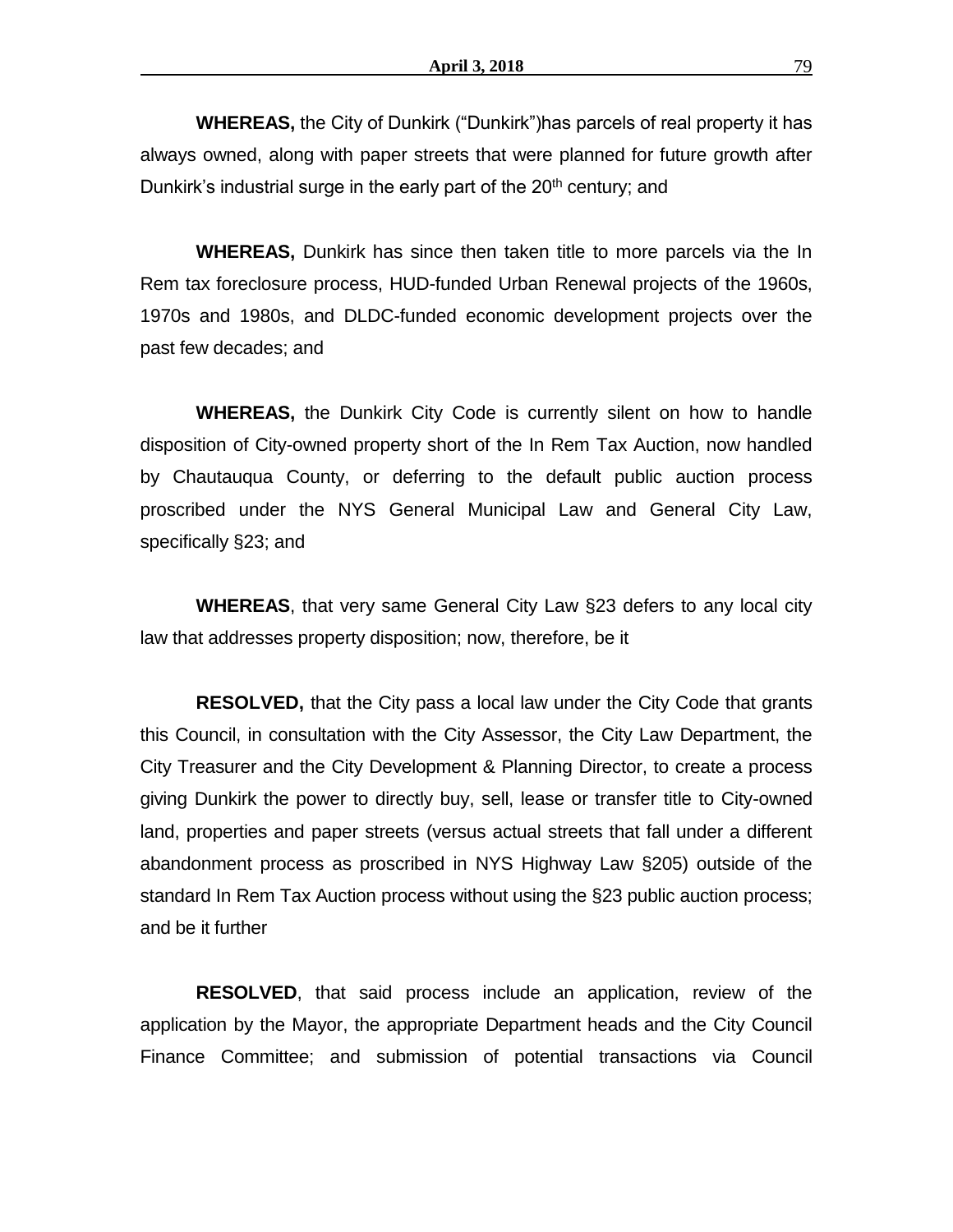Resolution authorizing the Mayor to affect the transfers. Preferences will go to adjacent property owners for city-owned real property; and be if further

**RESOLVED**, that the City hold the necessary public hearing on this proposed local law at the next scheduled Common Council meeting.

Councilman-at-Large Woloszyn advised he was informed this resolution needs an amendment. The first "Resolved" in the resolution needs the words "and DPW Director" inserted on the third line after the words "…Development & Planning Director,".

Councilman-at-Large Woloszyn asked for the roll call on the amendment.

Vote to amend Resolution: Carried, all voting aye. AMENDED.

## **RESOLUTION # 41-2018 April 3, 2018**

## **By Entire Council:**

# **PROPOSED LOCAL LAW: THE SALE OF CITY-OWNED REAL PROPERTY**

**WHEREAS,** the City of Dunkirk ("Dunkirk")has parcels of real property it has always owned, along with paper streets that were planned for future growth after Dunkirk's industrial surge in the early part of the  $20<sup>th</sup>$  century; and

**WHEREAS,** Dunkirk has since then taken title to more parcels via the In Rem tax foreclosure process, HUD-funded Urban Renewal projects of the 1960s, 1970s and 1980s, and DLDC-funded economic development projects over the past few decades; and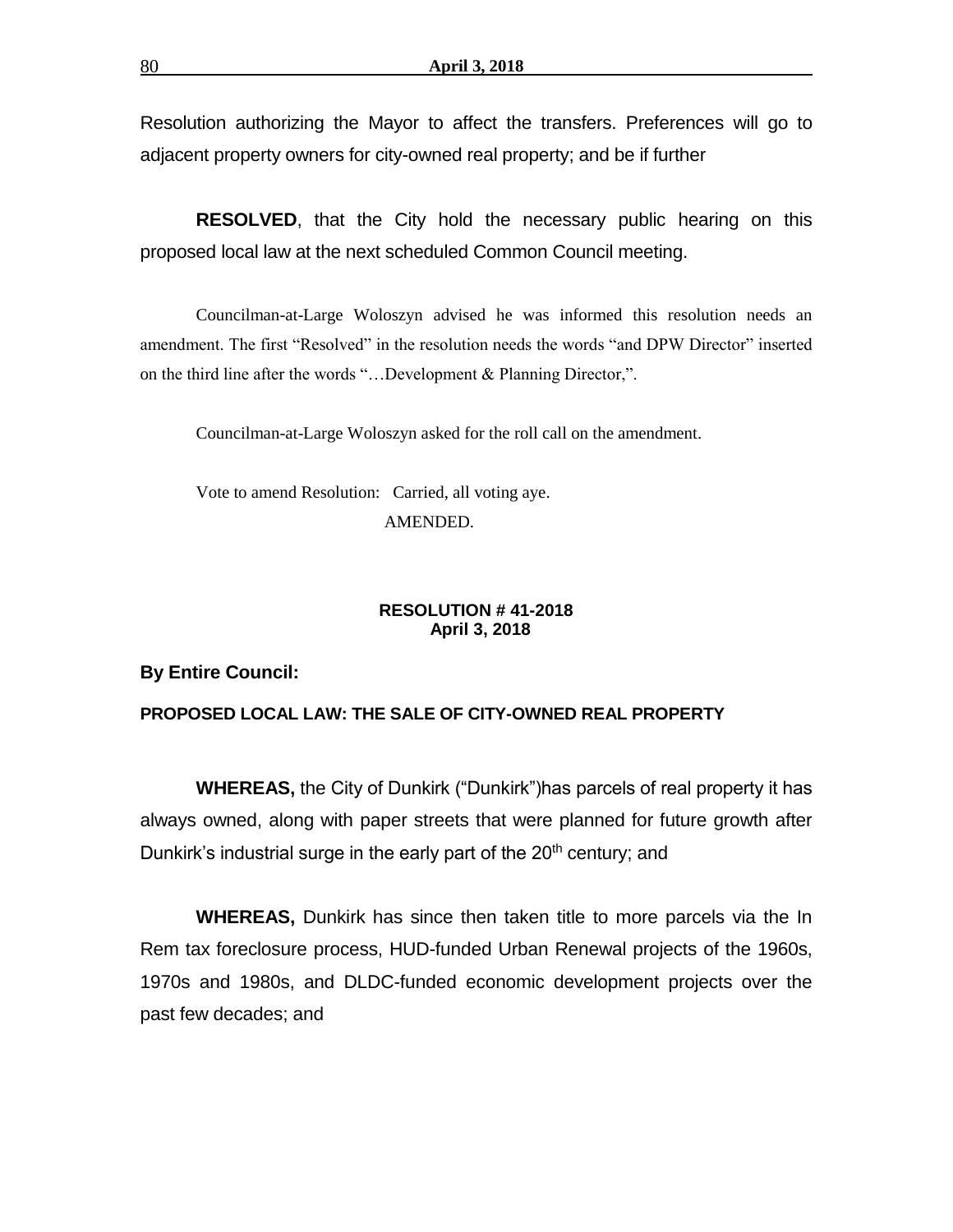**WHEREAS,** the Dunkirk City Code is currently silent on how to handle disposition of City-owned property short of the In Rem Tax Auction, now handled by Chautauqua County, or deferring to the default public auction process proscribed under the NYS General Municipal Law and General City Law, specifically §23; and

**WHEREAS**, that very same General City Law §23 defers to any local city law that addresses property disposition; now, therefore, be it

**RESOLVED,** that the City pass a local law under the City Code that grants this Council, in consultation with the City Assessor, the City Law Department, the City Treasurer, the City Development & Planning Director, and the Department of Public Works Director to create a process giving Dunkirk the power to directly buy, sell, lease or transfer title to City-owned land, properties and paper streets (versus actual streets that fall under a different abandonment process as proscribed in NYS Highway Law §205) outside of the standard In Rem Tax Auction process without using the §23 public auction process; and be it further

**RESOLVED**, that said process include an application, review of the application by the Mayor, the appropriate Department heads and the City Council Finance Committee; and submission of potential transactions via Council Resolution authorizing the Mayor to affect the transfers. Preferences will go to adjacent property owners for city-owned real property; and be if further

**RESOLVED**, that the City hold the necessary public hearing on this proposed local law at the next scheduled Common Council meeting.

Councilman-at-Large Woloszyn advised because this resolution is a change to a proposed local law a motion to TABLE this resolution was needed for a public hearing to be held on April 17, 2018 at 5:20 PM.

Councilman Williams made a motion to TABLE Resolution #41-2018 for a public hearing. Seconded by Councilman Civiletto.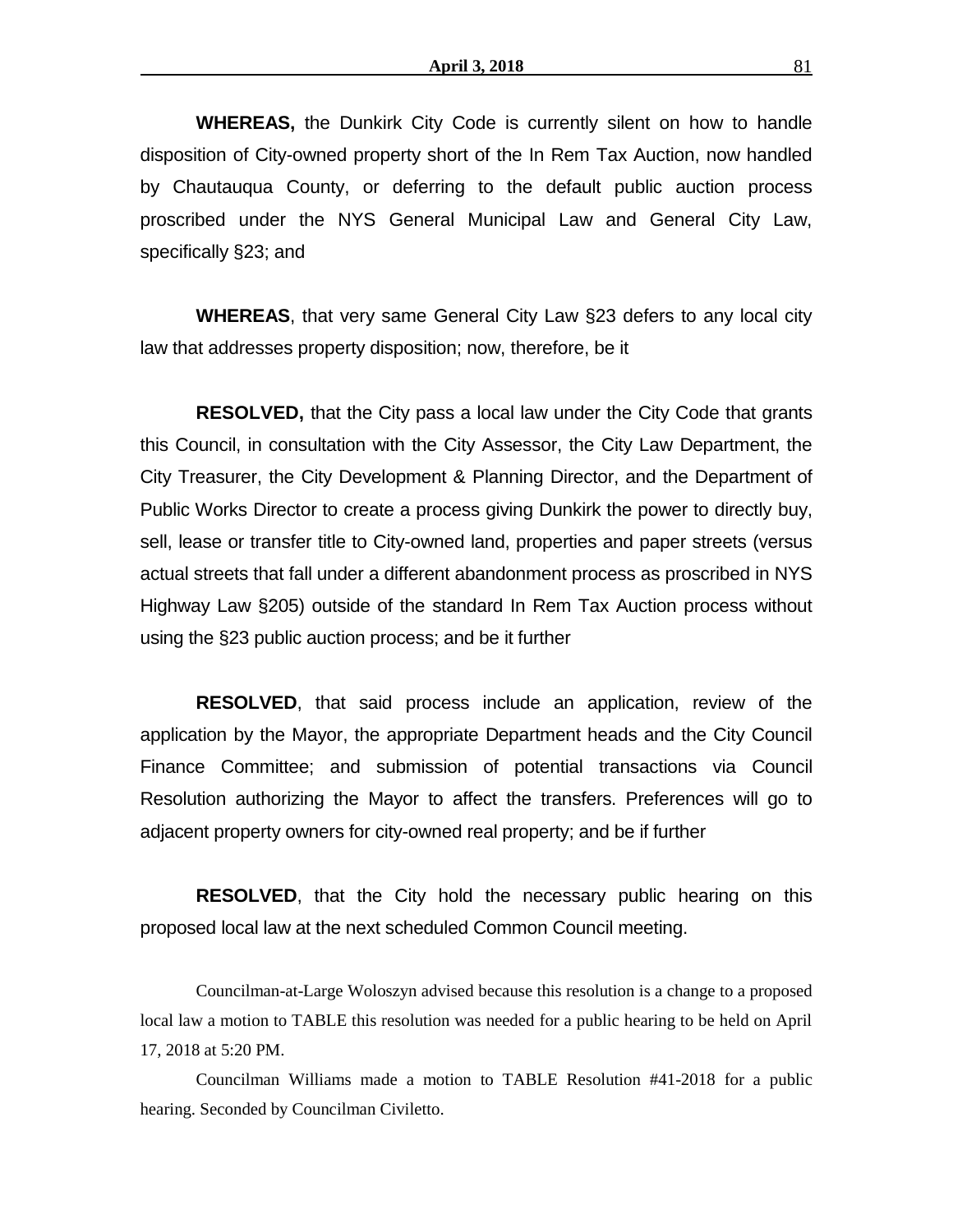Carried, all voting aye. TABLED.

#### **RESOLUTION #42-2018 April 3, 2018**

#### **BY: COUNCILMAN WILLIAMS**

# **RESOLUTION TO AMEND RESOLUTION #36-2018 AUTHORIZING THE IMPLEMENTATION, AND FUNDING IN THE FIRST INSTANCE OF THE STATE MULTI-MODAL PROGRAM-AID (AND STATE ADMINISTERED FEDERAL PROGRAM-AID) ELIGIBLE COSTS, OF A CAPITAL PROJECT, AND APPROPRIATING FUNDS THEREFORE**

**WHEREAS**, a Project for pedestrian improvements at the intersection of State Route 5 and Central Avenue, P.I.N. 5MA268.30N ("the Project") is eligible for funding [under Title 23 U.S. Code, as amended, and] New York State's Multi-Modal Program administered by the NYS Department of Transportation (NYSDOT); and

**WHEREAS**, the City of Dunkirk desires to advance the Project by making a commitment of advance funding of the non-local share and funding of the full local share of the costs of the Project; and

**NOW, THEREFORE**, the City Council Board, duly convened does hereby

**RESOLVE**, that the City Council Board hereby approves the above-subject project; and it is hereby further

**RESOLVED**, that the City Council Board hereby authorizes the City of Dunkirk to pay in the first instant 100% of the federal and non-federal share of the cost of construction work for the Project or portions thereof; and it is further

**RESOLVED**, that the sum of \$50,000 is hereby appropriated from the City of Dunkirk's General Fund and made available to cover the cost of participation in the above phase of the Project; and it is further

**RESOLVED**, that in the event the full federal and non-federal share costs of the project exceeds the amount appropriated above, the City of Dunkirk shall convene as soon as possible to appropriate said excess amount immediately upon the notification by the contractor thereof; and it is further

**RESOLVED**, that the Mayor of the City of Dunkirk be and is hereby authorized to execute all necessary Agreements, certifications or reimbursement requests for Federal Aid and/or Multi-Modal Program Funding on behalf of the City of Dunkirk with NYSDOT in connection with the advancement or approval of the Project and providing for the administration of the Project and the municipality's first instance funding of project costs and permanent funding of the local share of federal-aid and all Project costs that are not so eligible; and it is further